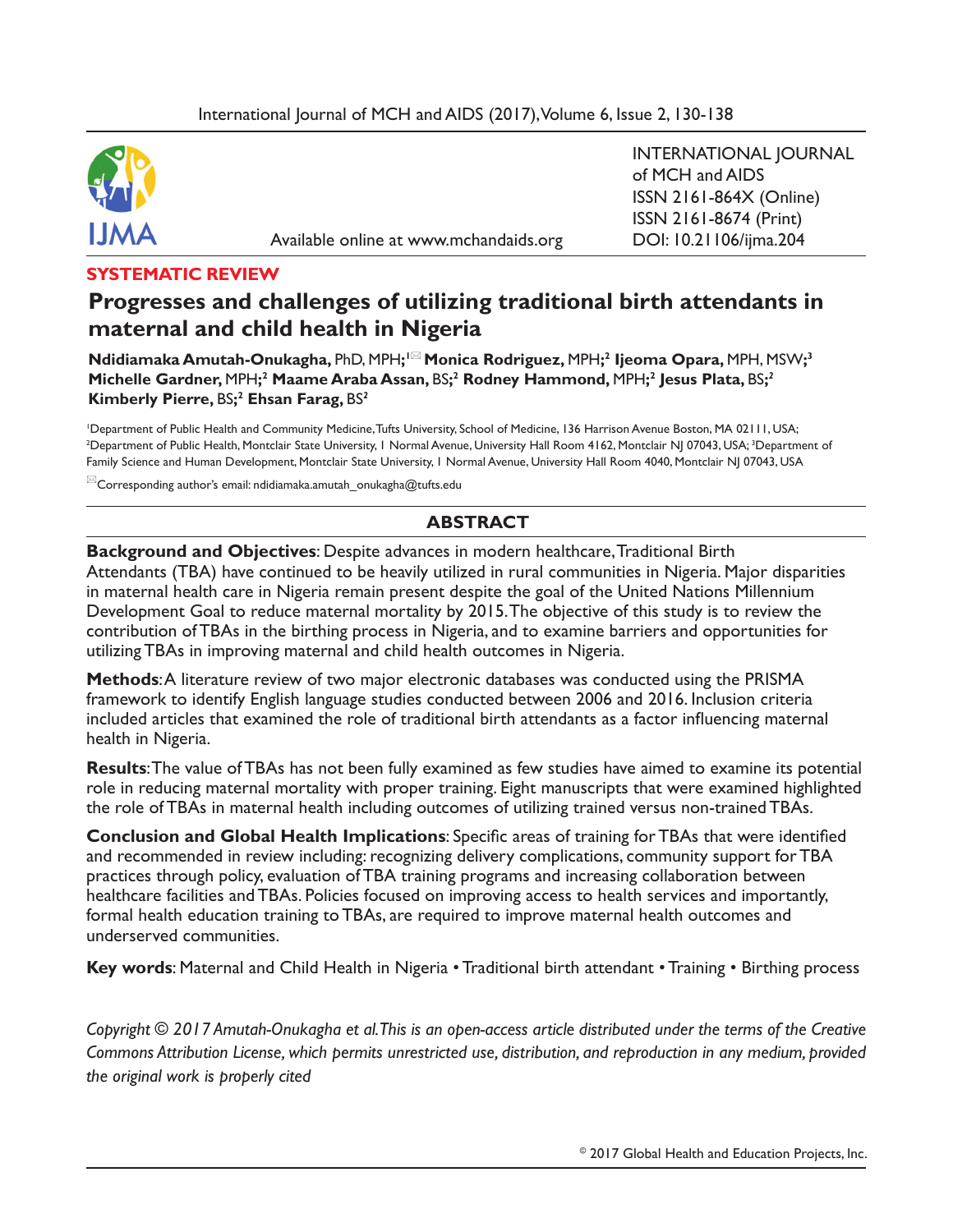### **1. Background and Objectives**

Nigeria is comprised of 774 local governments and 374 ethnic groups, thus setting the stage for great variability in customs and traditions regarding childbirth and postnatal practices.[1]Table 1 describes Millennium Development Goal 5 (MDG 5) and the factors that infuence maternal health in Nigeria. The MDG 5 goal set by the United Nations is to improve maternal health by reducing the maternal mortality rate (MMR) by three-fourths by 2015.[2] Nigeria was identifed as one of the countries that needed to achieve MDG 5 due to the high maternal mortality rates occurring in the country.[2] The 2013 Nigerian National Demographic and Health Survey (NDHS) reported the maternal mortality ratio was 576 deaths per 100,000 live births. Exposure to hemorrhages, infections, unsafe abortions, obstetric emergencies, HIV/AIDS and meningitis leave women at risk of mortality due to unsafe practices.[3] Lack of access to quality health care, lack of skilled health workers, education and poverty are some of the structural factors that have contributed to maternity and infant mortality rates in Nigeria especially in rural areas, leaving women and children at higher risk of exposure to dangerous delivery practices that contribute to high mortality.<sup>[3]</sup> Before modern medicine, mothers and mothers-in-law often assisted their daughters with delivery and would depend on Traditional Birth Attendants (TBAs), if issues or complications were to arise.

Traditional Birth Attendants (TBAs) in Nigeria have the potential to contribute signifcantly to

maternal health outcomes because of their high utilization within the country. TBAs are defned as providers who are traditionally independent of the health system, and are community-based providers of care during pregnancy, childbirth and the postnatal period.[2] TBAs do not receive formal medical training when compared to other health professionals such as obstetricians and gynecologists. However, TBA's are much more affordable and accessible than skilled birth attendants (SBAs) in most parts of the country. Most TBAs are middle-aged or older women and are highly respected in their roles as midwives to rural communities.[3,4]

Nigeria has an estimated population of over 100 million and about 80% of the population live in rural conditions.[5] Women living in rural areas are 77% more likely to give birth at home than in a health facility, which contributes to the high demand for TBAs.[6] Nigeria has made slow but progressive results in reducing maternal mortality rates since 1990 with a baseline fgure of 1000 deaths per 100,000, 545 per 100,000 in 2007, 350 deaths per 100,000 live births in 2012 and then 243 per 100,000 live births in 2014.<sup>[6]</sup> However, maternal mortality rates remain high compared to other developing countries and it is important to address structural factors that are contributing to the high MMR witnessed in Nigeria.

In this paper, a purposive literature review examining the role of traditional birth attendants (TBAs) maternal health in Nigeria was conducted. An emphasis was placed on identifying the maternal

**Table 1: Millennium development goals and maternal mortality**

| <b>Maternal mortality</b>                                                                                                                                                                                                                                                                                                                                                                                                                                                                                                                                                                                                                                              |                                                                                                                                                                                                                                                                                                                                                                                                                                              |
|------------------------------------------------------------------------------------------------------------------------------------------------------------------------------------------------------------------------------------------------------------------------------------------------------------------------------------------------------------------------------------------------------------------------------------------------------------------------------------------------------------------------------------------------------------------------------------------------------------------------------------------------------------------------|----------------------------------------------------------------------------------------------------------------------------------------------------------------------------------------------------------------------------------------------------------------------------------------------------------------------------------------------------------------------------------------------------------------------------------------------|
| MDG 5 goal:<br>The MDG 5 goal set by the United Nations is to improve maternal<br>health by reducing the maternal mortality rate by three-fourths by<br>2015 (WHO: Partnership for Maternal, Newborn, and Child Health).<br>Why it's important:<br>Disparities are present in maternal mortalities. Sub-Saharan Africa<br>made up around 56% of global maternal deaths and Southern<br>Asia made up 29% in 2010, totaling 85% of global maternal<br>deaths (Odusola, 2013).<br>Nigeria has a high maternal mortality rate. The reported maternal<br>mortality ratio was 576 deaths per 100,000 live births (Nigerian<br>National Demographic and Health Survey, 2013). | Causes of maternal mortality:<br>Exposure to hemorrhages, infections, unsafe abortions,<br>HIV/AIDS and meningitis leave women at risk of<br>mortality due to unsafe practices (Owens-Ibie, 2011).<br>Lack of access to quality health care, lack of skilled<br>health workers, education and poverty are structural<br>factors that have contributed to maternity mortality<br>rates in Nigeria, especially in rural areas (Odusola, 2013). |
|                                                                                                                                                                                                                                                                                                                                                                                                                                                                                                                                                                                                                                                                        |                                                                                                                                                                                                                                                                                                                                                                                                                                              |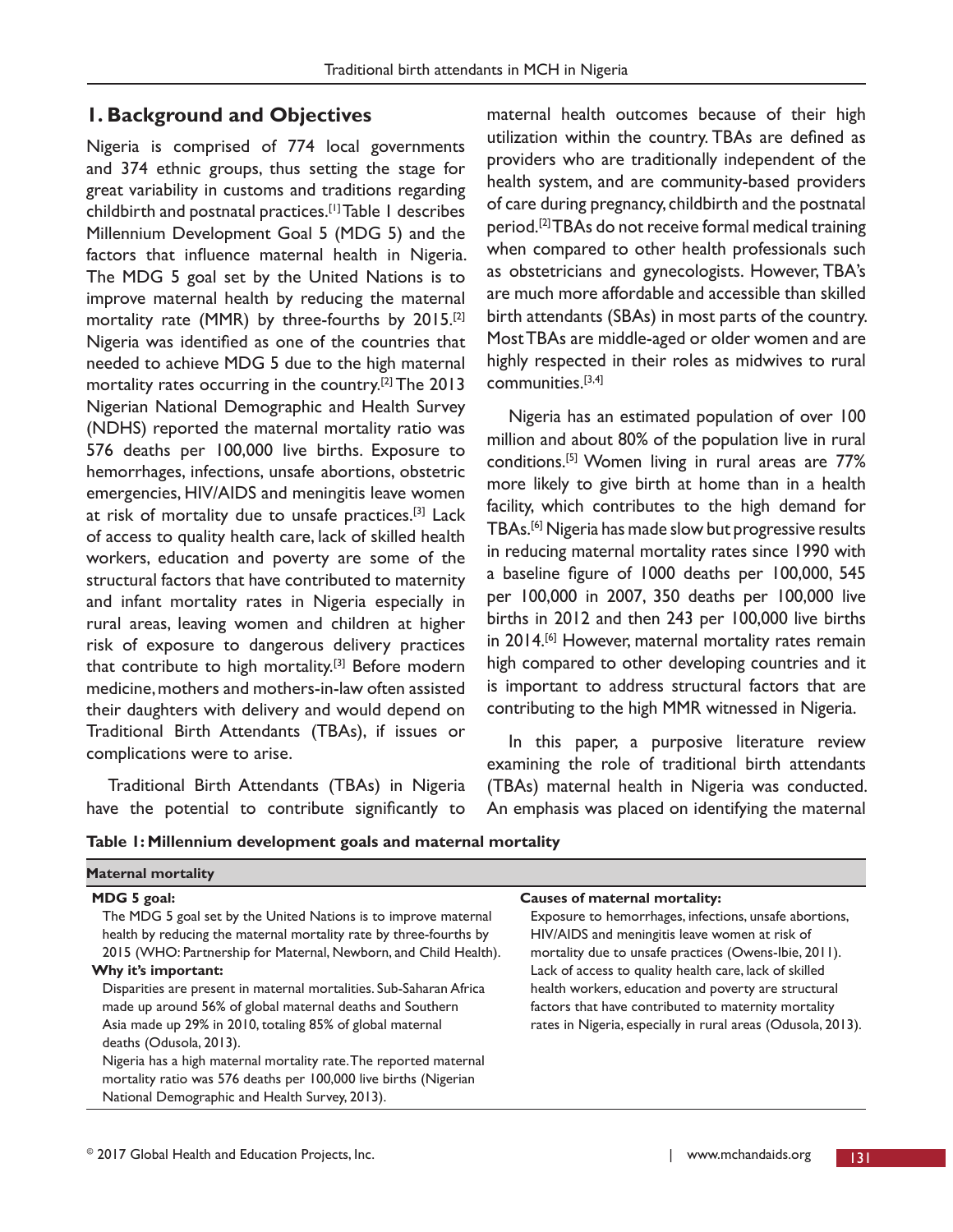health progresses and challenges, in order to examine the association of the utilization of TBAs and attainment of MDG. In examining the literature, the relationship between maternal health in Nigeria and current healthcare practices was explored to identify strategies that can aid in the reduction of maternal mortality through interventions that include TBAs. In addition, the current review sought to 1) compile current practices of TBAs in Nigeria and 2) to provide effective implications to policy pertaining to traditional birth attendants in order to improve the health of women and children in Nigeria.

## **2. Methods**

Electronic databases (PubMed and EBSCOhost) were utilized to identify published empirical studies, review articles and policy briefs in order to: 1) compile current practices of traditional birth attendants in Nigeria 2) evaluate the progress of Nigeria's plan according to Millennium Development 5 goals, and 3) provide effective implications on policies pertaining to traditional birth attendants in order to improve the health of women and children in Nigeria. Figure 1 illustrates the PRISMA model used for article selection.

### *2.1. Inclusion criteria*

We reviewed published abstracts and journal articles that reported on studies conducted in Nigeria pertaining to TBA utilization and practices, and reviewed articles that involved maternal and child health practices in Nigeria. In order to be included in this review, all studies and articles had to be published after January 2005. Search terms used were: "traditional," "birth attendant," "Nigeria," "MDG 5." It was found that the combination of these terms in addition to exclusion of articles before 2005 resulted in a number of articles that were related to Nigeria's maternal health status while also sufficiently pertaining to traditional birth attendants and maternal death reduction.

Qualitative studies conducted in Nigeria were included in order to a) incorporate the lived experiences of Nigerian mothers who have utilized traditional birth attendant services in their communities and b) understand the experiences of traditional birth attendants and barriers that they perceived in providing quality healthcare through semi-structured interviews.

Quantitative studies were utilized in order to show statistical signifcance regarding the evaluation of training programs of traditional birth attendants, and to determine the effectiveness of such interventions in reducing the maternity and infant mortality ratio. Studies incorporating the quality of skilled services compared to traditional birth attendants were screened and included in order to investigate the advantages and disadvantages of such services and to provide implications on collaboration of care in order to reduce maternal and infant mortality rates in Nigeria. In addition, the *Nigeria Millennium Development Goals 2015* report was reviewed in order to document the progress that Nigeria has made since the establishment of the MDG.

### *2.2. Exclusion criteria*

Articles that were published before 2005 were not included as this review aims to incorporate a) current infant and maternal mortality prevalence, b) present community beliefs and practices of traditional birth attendants, and c) current utilization of traditional birth attendants; in order to have an accurate depiction of the phenomena in discussion. As the Millennium Development Goal 5 was established in 2000, it was important to incorporate literature that currently monitored progress of Millennium Development Goals specifcally for Nigeria.

## **3. RESULTS**

### *3.1. Characteristics of TBA Utilization*

TBAs are often thought of as the bridge between formal healthcare and cultural methods.[7] TBAs provide a broad range of reproductive health services including antenatal care, labor and delivery, infertility treatment, and management of threatened abortion.<sup>[8]</sup> In a study conducted amongst the users of these services, 74.7 % were satisfed with their services.[9] Reasons individuals prefer TBA services were due to greater accessibility, better relationships, lower cost, convenience, and freedom to use traditional birthing positions.<sup>[10]</sup> Younger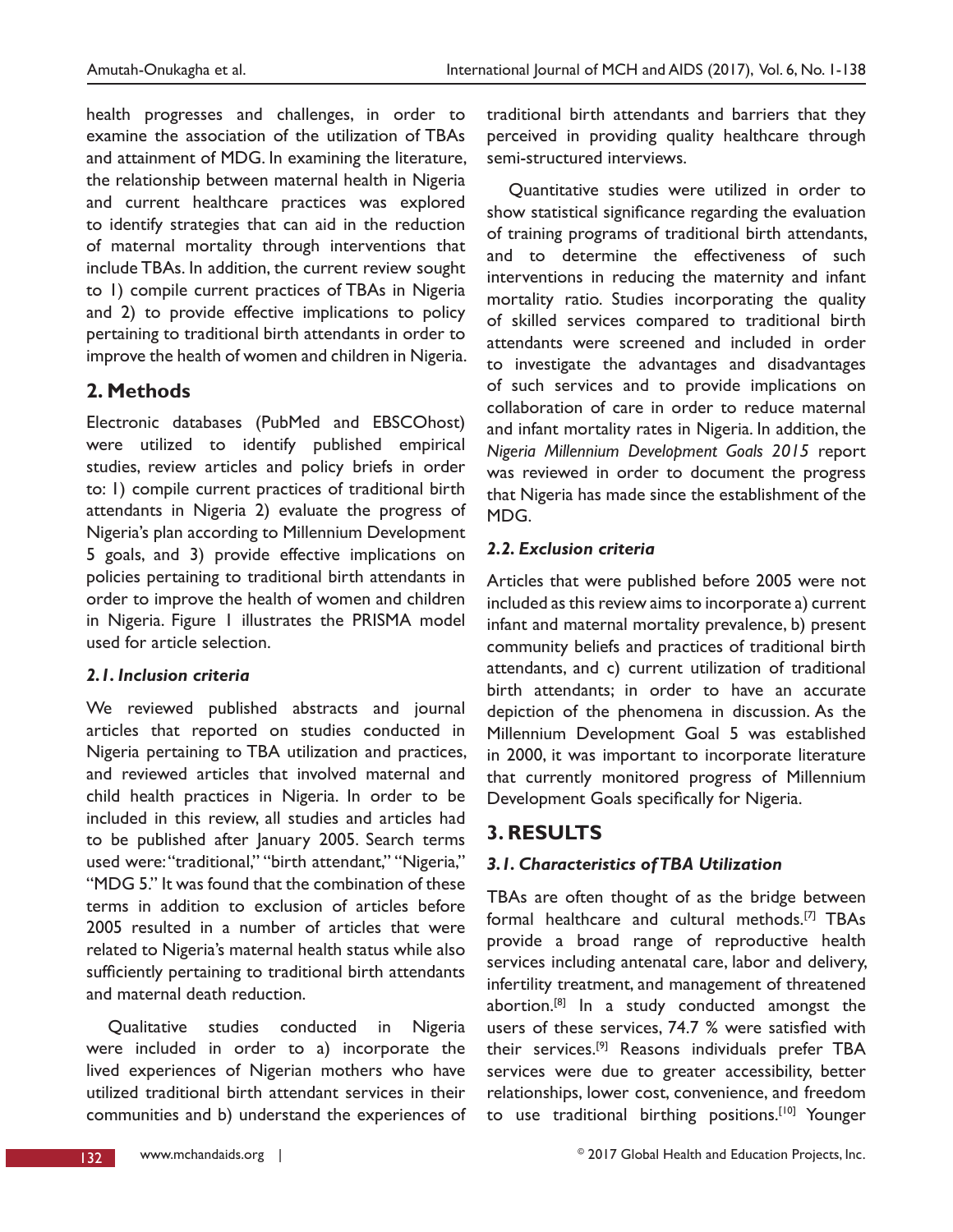women, those who were not married, as well as grand multiparous women, were more likely to have delivered either by TBA/maternity; in many cases TBA services were the only maternity service that individuals are aware of.<sup>[11]</sup> In addition, one study found that some women only sought out health care from TBAs because they needed permission from their husbands to go to a healthcare facility. $[12]$ 

According to the latest NDHS data, 63% of all live births deliveries are delivered at home compared to 23 % that are delivered in public sector health facilities and 13% in private sector health facilities.<sup>[13]</sup> NDHS surveillance data shows that women with lower levels of educational attainment and lower income are most likely to deliver at home.<sup>[13]</sup> Duration of labor and fnancial constraints were also found to be a common reason for home birth preferences.<sup>[1]</sup>

Although home delivery is not associated with high maternity rates, much higher rates of intrauterine infections were observed in women who were attended at home by a TBAas compared to those who were attended in a hospital by skilled professionals.<sup>[14]</sup> A study found that typically following delivery, women can develop genital sepsis, wound infection or peritonitis and without proper postnatal care, these common complications can put a mother's life at risk.<sup>[15]</sup>

#### *3.2. TBA Training*

An important predictor in MDG 5 attainment is the prevalence of women who use Skilled Birth Attendants (SBAs) during delivery.<sup>[16]</sup> A shortage of midwives, nurses and doctors exists worldwide. Approximately 4.3 million, and 57 countries experience the shortage most severely, including Nigeria.<sup>[17]</sup> In Nigeria, 41.2% of live births were assisted by skilled health workers. [2] A study found that 60% of TBAs had no formal education, 62.2% of TBAs acquired their skills by learning from a relative or family member and 8.9% had no training at all.<sup>[7]</sup>



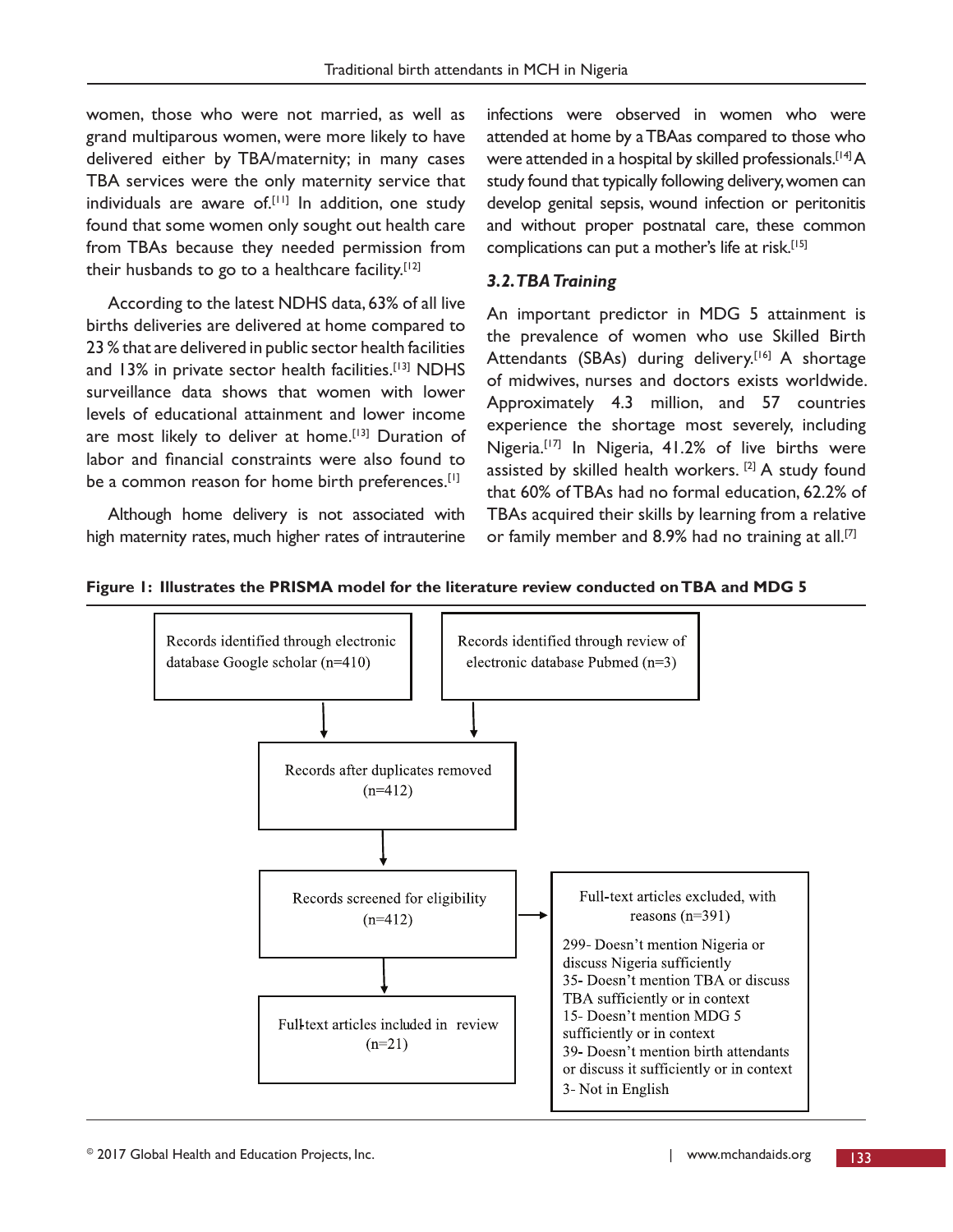To improve maternal health outcomes in northern Nigeria, a program was created that combined pivotal health system and community-based changes through trainings for staff of primary health care centers, and antenatal care services. [18] The results of the program showed a change from asking family, friends or TBAs for pregnancy and delivery advice to asking trained health workers. Deliveries attended by a TBA decreased from 54.7% to 39.1% from 2009 to 2013. An increase in deliveries attended by a SBA doubled to 23.9% and women receiving at least antenatal care service also doubled to 48.8%.[18] The fndings demonstrate the potential that the health system and community-based services can have on helping to achieve the MDG 5.

*S*tudies documented discrepancies in determining whether training TBAs are effective in achieving MDG 5. Studies have found postpartum hemorrhaging in mothers, which often leads to death. Lack of proper supervision, and an absence of emergency backup systems during delivery have also been cited as barriers that are present even with the trained TBAs.[19, 20] In contrast, training of TBAs was shown to possibly increase the number of hospital referrals when obstetric complications occur in comparison to non-trained birth attendants, thus reducing maternal morbidity and mortality rates.[21] The lack of quality clinical trials that can produce signifcant results in determining whether training programs for TBAs are effective are not present, thus leading to the discrepancy in research regarding their effectiveness.[20]

Antenatal care by a healthcare professional is described as one of the most important maternal health services due to its ability to "detect, treat and/ or prevent potentially dangerous complications," which could lead to reducing maternal mortality.<sup>[22]</sup> Awareness and utilization of antenatal care services are recommended to achieve MDG 5. A study conducted in Northwestern Nigeria revealed that 28% of the 246 women cited non-use of antenatal care services due to preferring services of a TBA and  $38.1\%$  utilized a TBA.  $[23]$  A study conducted in India among trained and untrained TBAs found that 64% of untrained TBAs felt it was important for women to receive antenatal care services (ANC). [24] Additionally, over 80% of trained TBAs and 60% of untrained TBAs in the study expressed that safe delivery practices will reduce maternal and infant deaths.

Table 2 presents the ten areas in which training for TBAs is discussed and recommended by eight scholarly journal articles. The most salient topic that emerged was on training and sanitary delivery practices. Other areas that were mentioned frequently were: safe delivery practices (3), high risk indicators and referral (3 times) and breastfeeding practices (3 times). Additional areas mentioned include maternal nutrition, antenatal care/referral, immunization referral, HIV/AIDS awareness and prevention measures, postnatal care and family planning and contraceptive use.

## **4. DISCUSSION**

An analysis of the literature reveals an immense public health need for quality health education and training of TBAs in rural communities. Although Nigeria has reached its target regarding reducing maternal mortality rates, other indicators such as reducing maternal morbidity and increasing access to antennal care have not been met. Recommendations for improvements include: the recruitment and retention of skilled birth attendants, balancing the maldistribution of skilled health workers and encouraging women to deliver in a health care facility.[25]

Prior published research has focused on either: promoting skilled birth attendants, omitting TBAs from rural communities or additional training of TBAs. The research presented in this paper details what efforts are needed to improve the care of pregnant women and mothers and the need to accelerate progress in feld of maternal health through a collaborative approach. In order to achieve this, policy makers, professional midwives, medical practitioners and funding organizations involved in the provision of maternity services must develop collaborative opportunities with TBA's that encompasses mutual trust and respect for each other.<sup>[26]</sup>

Future research should focus on evaluating the impact of TBA trainings to ensure improvements in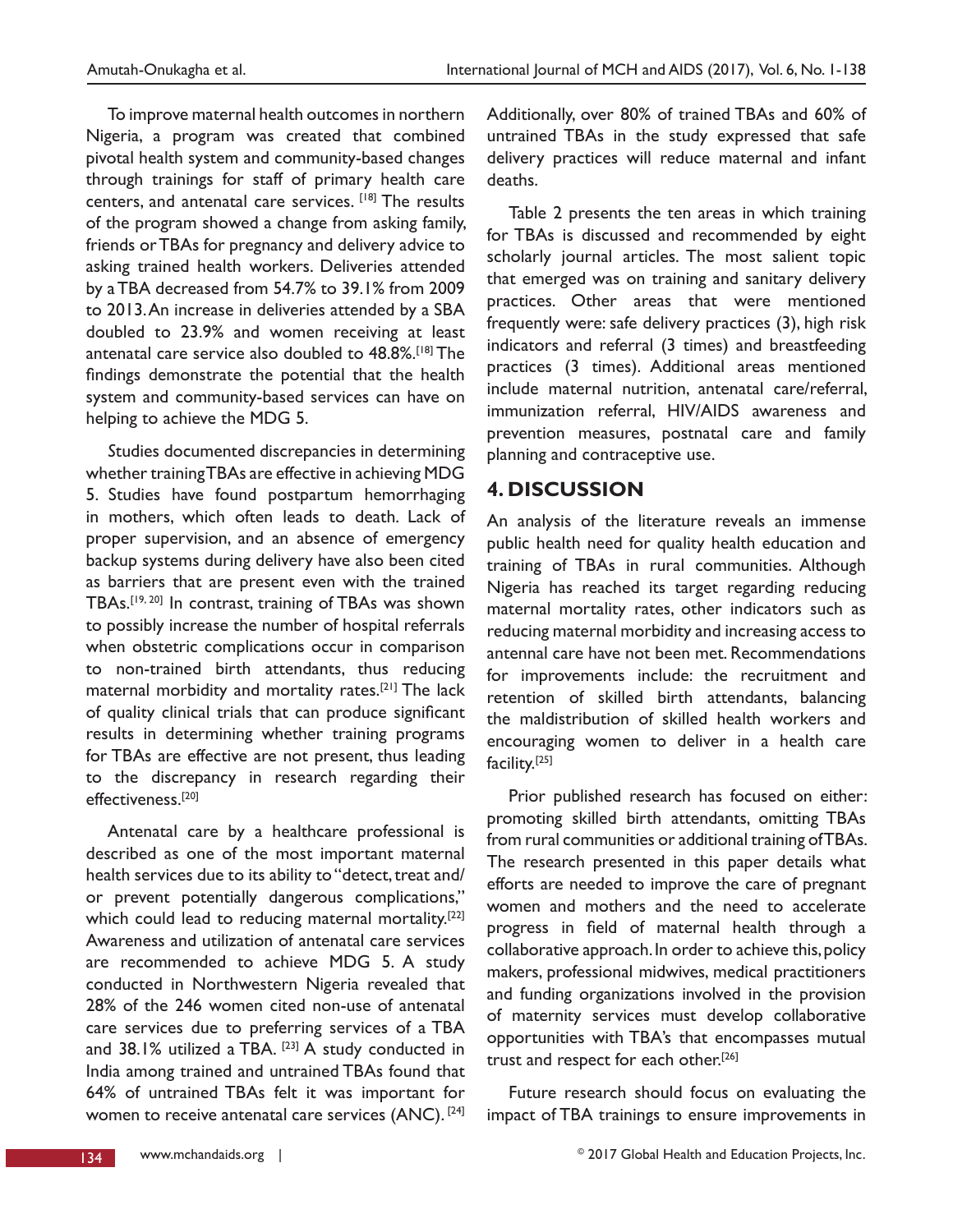| Table 2:TBA focus areas highlighted by studies that were reviewed |                |          |                                                           |                          |          |                                                                                     |          |                                                   |          |                                      |
|-------------------------------------------------------------------|----------------|----------|-----------------------------------------------------------|--------------------------|----------|-------------------------------------------------------------------------------------|----------|---------------------------------------------------|----------|--------------------------------------|
| Source (Author, Year)                                             |                |          | TBA training areas discussed/suggested                    |                          |          |                                                                                     |          |                                                   |          |                                      |
|                                                                   | nutrition care | referral | Maternal Antenatal Immunization Sanitary Safe<br>referral | practices: practices and |          | delivery delivery awareness indicators practices<br>prevention referral<br>measures | and      | HIV/AIDS High risk Breastfeeding Postnatal Family | care     | contraceptive<br>planning and<br>use |
| Balogun & Odeyemi, 2010                                           |                |          |                                                           |                          |          | $\times$                                                                            |          |                                                   |          |                                      |
| Dehinde, 2011                                                     |                |          |                                                           |                          |          |                                                                                     |          | $\times$                                          |          |                                      |
| Bukar & Jauro, 2013                                               |                |          |                                                           | $\times$                 |          |                                                                                     |          |                                                   |          |                                      |
| Agbo, 2013                                                        | ×              |          | ×                                                         | $\times$                 |          |                                                                                     | ×        | ×                                                 |          | ×                                    |
| Sibley & Sipe, 2006                                               |                | $\times$ | $\times$                                                  | $\times$                 | $\times$ |                                                                                     | $\times$ | $\times$                                          |          |                                      |
| Satishchandra, Naik, Wantamutte,<br>Mallapur & Sangolli, 2013     |                |          |                                                           |                          | $\times$ |                                                                                     |          |                                                   | $\times$ | $\times$                             |
| Bassey, Elemuwa & Anukam, 2007                                    |                |          |                                                           | ×                        | ×        | ×                                                                                   |          |                                                   |          |                                      |
| Mboho, Eyo, Agbaje, 2012                                          |                |          |                                                           |                          |          |                                                                                     | $\times$ |                                                   |          |                                      |

**2: TBA focus areas highlighted by studies that were reviewed** f ċ

maternal health. Models have existed before in which Western-trained professionals work well alongside TBAs.[26] Even without training, TBA's provide services that are beneficial to women that is founded on the intimacy of the relationships with mothers. Increases in trust between mothers and trained health professionals can build relationships similarly to those shared with TBAs. In addition, providing adequate health education and training to TBAs can have the potential to increase access to skilled birth attendant services through referrals.[27]

## **5. Conclusions and Global Health Implications**

Training TBAs has been shown to increase the utilization of prenatal, antenatal, and postnatal healthcare of women who otherwise are unable to seek treatment from a skilled birth attendant.<sup>[28]</sup> Without formal training, TBAs are unable to identify the signs of a critical pregnancy or labor and delivery danger signs which can signifcantly put a mother's life at risk.[29] Training of TBAs is recommended in addition to an increase of hospital births and informing women who utilize TBAs to request that they refer them to a health facility if they are unable to care for them properly.[1]

Providing quality maternal health training to TBAs will help them recognize their scope and limitations, and possibly refer mothers and their infants for immunization, family planning, and emergency services as needed.<sup>[7]</sup> TBAs, in addition to other community members who are infuential in decision making, should be included in educational and communication activities. An example of this includes community mobilization to recommend oral misoprostol to prevent postpartum hemorrhaging, which has been effective.<sup>[19]</sup>

A lack of comprehensive maternal and child health infrastructure and a need for policy improvements were found as factors that infuence maternal health in Nigeria. A reason for the high utilization rates of TBAs in rural areas is due largely to lack of access to health care facilities. Eliminating the utilization of TBAs in rural areas will not alleviate mortality rates but may actually exacerbate rates as it would leave mothers without access to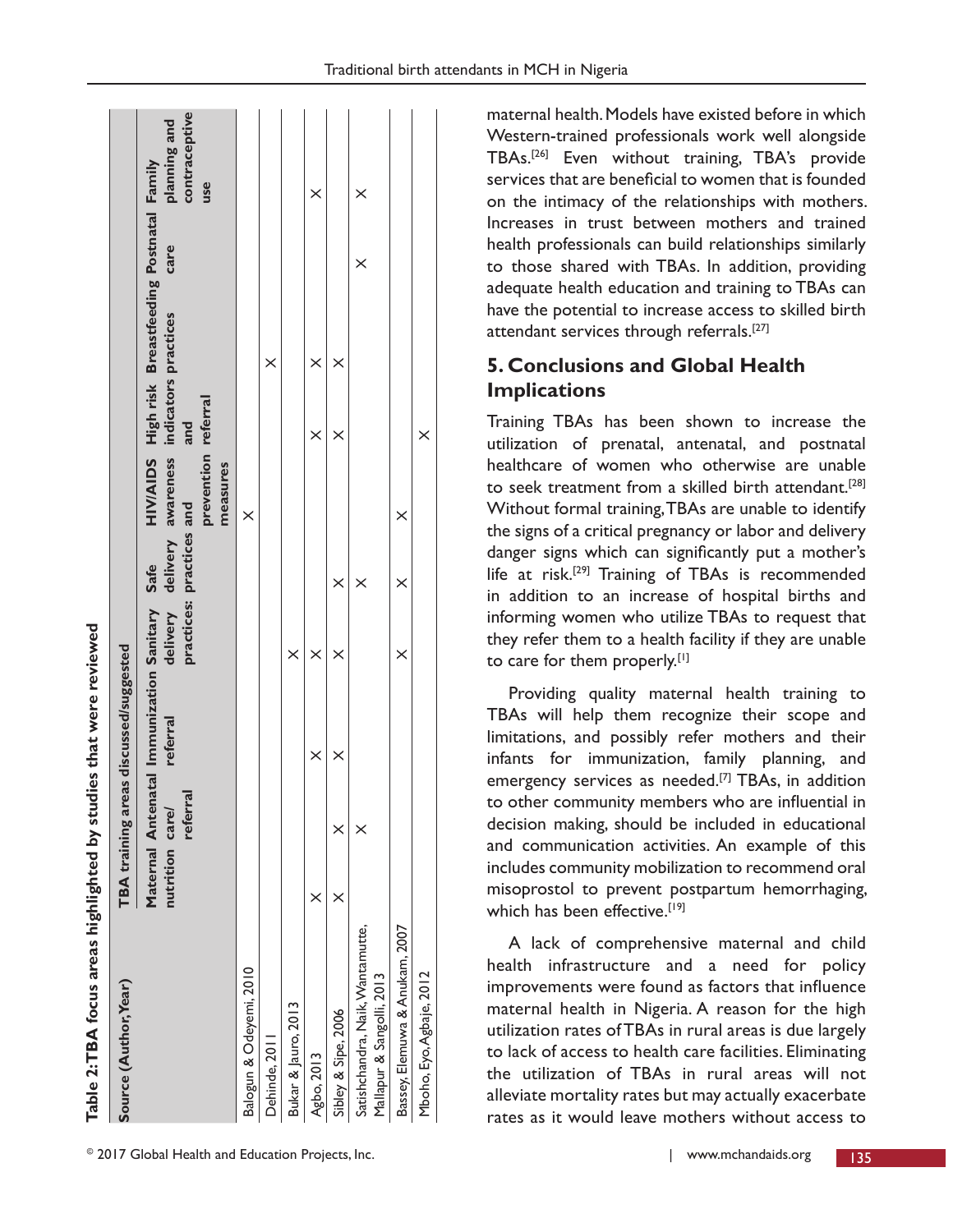any form of assistance. Policy makers, such as the International Confederation of Midwives (ICM), can advocate for the inclusion of TBAs as an important bridge to health care without excluding them. [27] WHO and the United Nations have acknowledged the importance of integrating TBAs in health care interventions and training TBAs in an aim to reduce mortality rates. Furthermore, government agencies should provide support in the strengthening of relationships between skilled health workers and TBAs. To improve the quality of care for women, cooperation and communication is needed between TBAs and health care workers. The communities' input and participation can help improve programs and health service delivery. Policies that incorporate an ecological systems view, which acknowledges and recognizes the contributions of TBAs and sociohistorical factors that encourage their utilization, is a step forward. This highlights the relevance of the important cultural and social roles that TBAs fulfll in their communities.

To reduce maternal mortality and improve maternal healthcare in Nigeria, an increase in quality health education for women and their family is essential. Additionally, the inclusion of culturally appropriate and sensitive health care practices is warranted.<sup>[10]</sup> With improvements in education for both men and women, in addition to improving the overall economic status of the families; a reduction in maternal deaths in communities is possible and likely.[27]

Paternal attitude is an important factor that infuences many women when it comes seeking quality care due to negative outlooks within the health system. When men gave their wives more permission to go to a health care center, health care utilization increased.<sup>[18]</sup> Increasing the focus on the role of men in the pregnancy and postpartum period can be done by providing education, incentives, and support that can be instrumental in reducing maternal mortality and increasing health care usage among both men and women.

It is important to note that westernized medicine is often viewed as the preferred form of care which has contributed to the role of TBAs being devalued. Western medical knowledge is often

used as the standard of acceptable medical practice, intentionally ignoring the cultural perspective and tradition into utilization thus perpetuating the roles of TBAS as inferior and unsafe. Reasons for the recent devaluation of TBAs role is also due to lack of evidence based literature and research that can support utilization of TBAs positively. Though there is no direct link to high utilization of TBAs and mortality rates in infant and mothers, researchers tend to attribute the use of TBAs to morbidity and mortality in countries where they are heavily utilized.

The high utilization rates of TBAs in rural areas and developing countries are not solely due to comfort level mothers but also to lack of access to health care facilities. Therefore, eliminating TBAs in rural areas will not alleviate mortality but may exacerbate rates as it would leave mothers and children without access to any form of assistance. When establishing goals for MDG 5, there should be more of a positive lens that highlights TBAs that have good intentions but are limited in skills and knowledge. TBAs are the bridge to reaching the community an*d providing the quality care needed for mothers.*

### *Compliance with Ethical Standards*

*Confict of Interest: The authors declare no relevant confict of interest. Acknowledgements: This publication is/was fully/partially supported by the Global Health and Education Projects, Inc. (GHEP) under the Emerging Scholar's Grant Program (ESGP). The information, contents and conclusions are those of the authors and*  should not be construed as the official position or policy *of, nor should any endorsements be inferred by, ESGP or GHEP. Ethics Approval: This study was approved by an Institutional Review Board*

## **Key Messages**

- Integrating traditional birth attendants into a formal training program can improve maternal health outcomes in Nigeria.
- Increasing access to healthcare facilities and education are needed through policy and infrastructure advancements.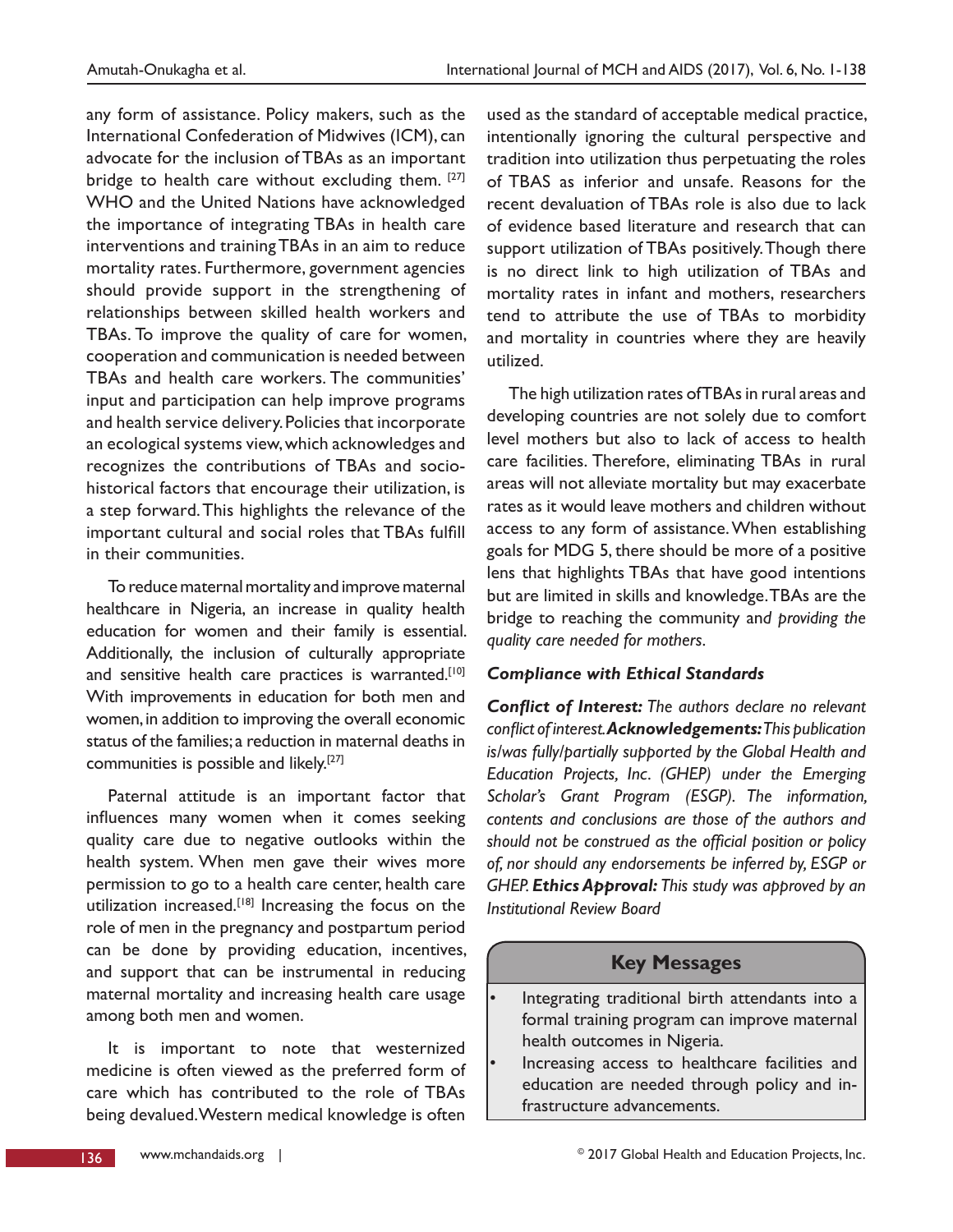## **REFERENCES**

- 1. Bukar M, Jauro YS. Home births and postnatal practices in Madagali, North-Eastern Nigeria. Nigerian Journal of Clinical Practice. 2013; 16(2): 233-245.
- 2. World Health Organization, Partnership for Maternal, Newborn and Child Health. 2015 http:// www.who.int/topics/millennium\_development\_ goals/maternal\_health/en/. February 27 2017
- 3. Owens-Ibie N. Traditional birth attendance and the pursuit of maternal and child health in Nigeria. Advances in Social Norms. 2011.
- 4. Balogun M, Odeyemi K. Knowledge and practice of prevention of mother-to-child transmission of HIV among traditional birth attendants in Lagos State, Nigeria. Pan African Medical Journal. 2010; 5(7): 1-12.
- 5. Imogie AO, Agwubike EO, Aluko K. Assessing the role of traditional birth attendants (TBAs) in health care delivery in Edo State, Nigeria. African Journal of Reproductive Health. 2002; 6(2): 94-100.
- 6. Nigeria 2015 Millennium Development Goals End Point Report. A Summary of Nigeria's Trends and End Point Status for Eight MDGs. Abuja, Nigeria; 2015.
- 7. Agbo MAE. Training of traditional birth attendants: a strategy for reduction of maternal and infant mortality. West African Journal of Nursing. 2013; 42-52.
- 8. Ofli AN, Orojie OH. Assessment of the role of traditional birth attendants in maternal health care in Oredo local government area, Edo State, Nigeria. Journal of Community Medicine and Primary Health Care. 2005; 17(1)55-60.
- 9. Ebuehi OM, Akintujoye I. Perception and utilization of traditional birth attendants by pregnant women attending primary health care clinics in a rural Local Government Area in Ogun State, Nigeria. International Journal of Women's Health. 2012; 4:25-34.
- 10. Osubor KM, Fatusi AO, Chiwuzie JC. Maternal health-seeking behavior and associated factors in a rural Nigerian community. Maternal and Child Health Journal. 2006; 10(2):159-169.
- 11. Emelumadu OF, Ukegbo AU, Ezeama NN, Kanu OO, Ifeadike CO, Onyeaonoro UU. Socio-demographic determinants of maternal health-care service among rural women in Anambra State, South East Nigeria.

Annals of Medical and Health Sciences Research. 2014; 4(3)376-382.

- 12. Doctor HV. Intergenerational differences in antenatal care and supervised deliveries in Nigeria. Health and Place. 2011; 17:480-489.
- 13. National Population Commission. Nigeria Demographic and Health Survey 2013. Rockville (MD): National Population Commission and ICF International. Joint publication of ICF International. http://dhsprogram.com/pubs/pdf/FR293/FR293.pdf.; December 2, 2016.
- 14. Ezeonwu M. Maternal Birth Outcomes: Processes and Challenges in Anambra State, Nigeria. Health Care for Women International. 2011; 32(6): 492-514.
- 15. Ekanem AD, Udoma EJ, Utsalo SJ. Bacterial contamination of women in the labor supervised by traditional birth attendants. International Journal of Gynecology and Obstetrics. 2006; 92:126-127.
- 16. Nduka I, Nduka EC. Determinants of noninstitutional deliveries in an urban community in Nigeria. Journal of Medical Investigations and Practice. 2014; 9(3): 102
- 17. Rosskam E, Pariyo G, Hounton S, Aiga H. Midwifery workforce management and innovation. The State of the World's Midwifery. 2011; 1-11.
- 18. Findley SE, Doctor HV, Ashir GM, Kana MA, Mani AS, Green C, Afenyadu GY. Reinvigorating health systems and community-based services to improve maternal health outcomes: case study from northern Nigeria. Journal of Primary Care and Community Health. 2015; 6(2):88-99.
- 19. Henderson CE, El-Refacey H, Potts M. Misoprostol in practice. Postpartum Hemorrhage. 2012; 284-288.
- 20. Adegoke AA, van de Broek N. Skilled birth attendancelessons learnt. BJOG: An International Journal of Obstetrics & Gynaecology. 2009; 116(1):33-40.
- 21. Mboho M, Eyo U, Agbaje A. Services of the traditional birth attendants: how relevant in achieving millennium development goal 5? Academic Research International. 2012; 2(3):710-717.
- 22. Doctor HV, Findley SE, Ager A, Cometto G, Afenyadu GY, Adamu F, Green C. Using communitybased research to shape the design and delivery of maternal health services in northern Nigeria. Reproductive Health Matters. 2012; 20(39):104-112.
- 23. Abubakar A, Sambo MN, Idris SH. Awareness and utilisation of antenatal care services and delivery